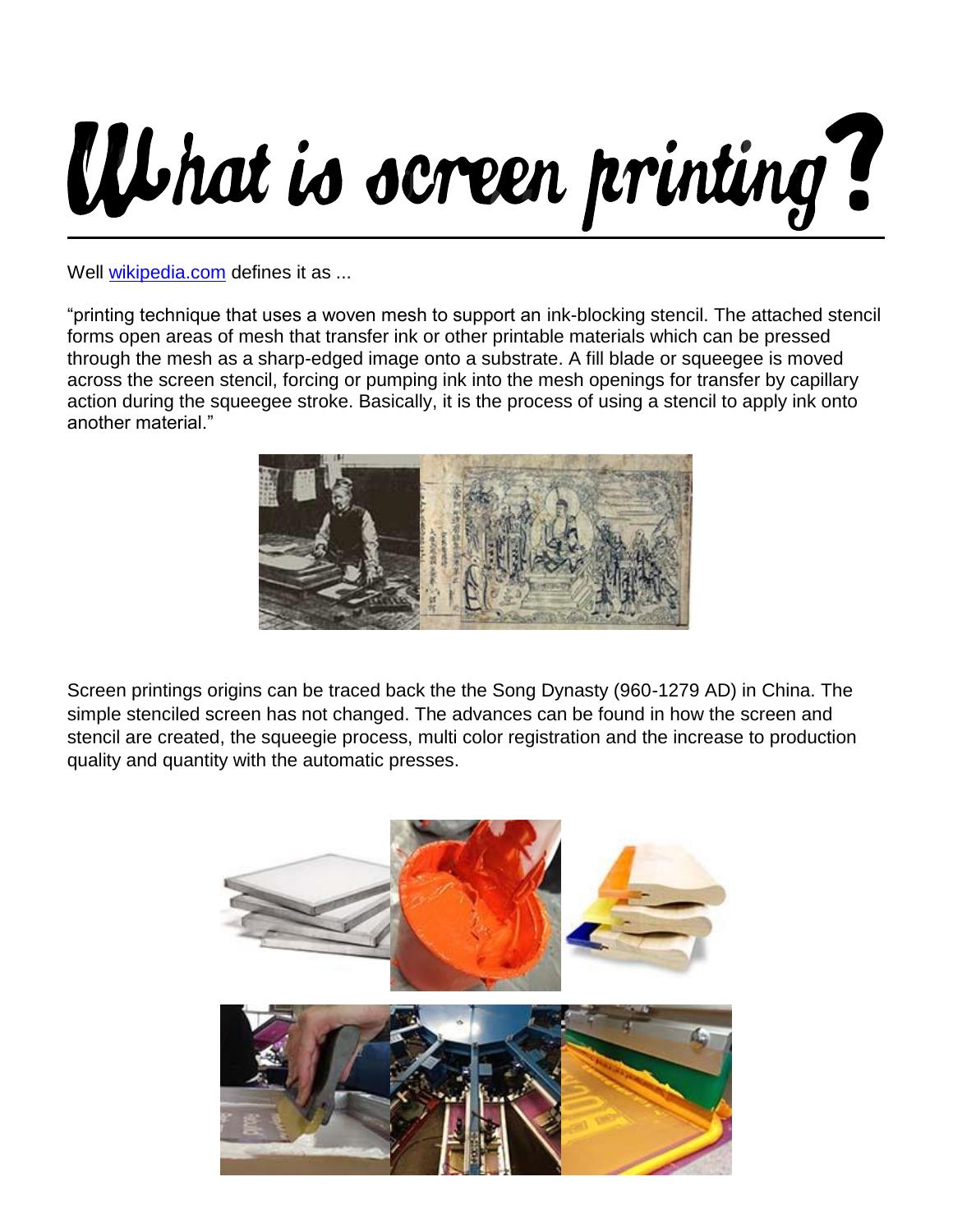



## **Underbasing makes ink BRIGHT on dark garments**

Under basing is achieved when a white ink is used to print a base for a bright color to be visible and true to its desired color on a medium to dark colored garment.

Do you have to under base?

Yes.

Below you will find a photo of red ink on a black t-shirt. There are areas with and with out under base. The brighter areas have a white ink under base. The white ink is printed and then flash cured to create a dry printable surface. The red ink is then printed on top. Almost all inks that are printed on medium to dark colored goods require under basing and flashing.





## **IMAGE #1: "Roman Helmet" IMAGE #2: Detail of "Roman Helmet"**

This is a scan of a screen print that A) Indicates the bright red areas that are under based with white ink.

- utilized underbasing and no B) Depicts red ink printed directly on the black fabric.
- unberbase to create a shading effect C) Details the 20% half tone of red ink directly on the fabric.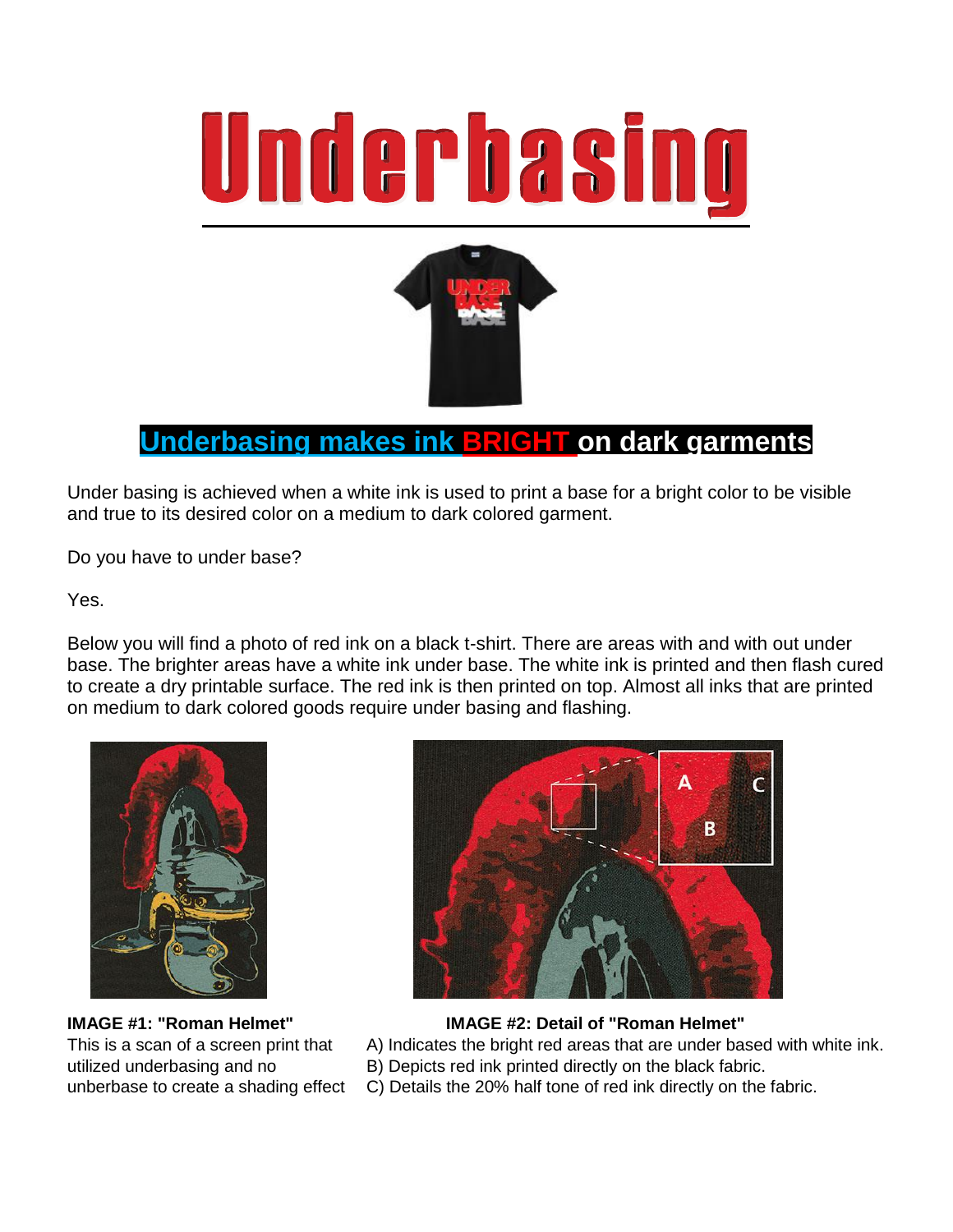

The simplest way to define halftones is the use of a series of small dots to emulate printing lower/lighter percentages of a color.

Wikipedia.com defines it as: TThe reprographic technique that simulates continuous tone imagery through the use of dots, varying either in size, in shape or in spacing."

The best way is to describe halftones is to show you. Below is a pic of a white arrow with a gradient on a black back ground. The left arrow is what you would see in your virtual proof as it is displayed on your computer monitor. The right arrow is how it will look printed with halftones.



The smooth greys of the left arrow are misleading. At a 60" distance the halftone dots would visually mix to appear more like the left arrow. At a closer look, the right arrow details aalf tor dots and their roughness.

## Why use halftones?

Most often designers use halftones to make a 1 color print look like a multicolor. Sometimes its used for shading or glow effects. However, halftones are essential to full color process and greyscale photographs and illustrations.

Some issues/limitations to keep in mind when designing halftones to be used in screen printing:

- A 20% difference in value is needed to show contrast between 2 halftone areas.
- . Due to dot gain halftones greater than 60% will appear to be 100%.
- . Halftones less than 15% cannot be printed.
- . Colors appear to mix with the color of the shirt when halftoned:
	- Red ink halftoned on white appears pink.
	- Red ink halftoned on yellow appears orange.
	- Red ink halftoned on black appears burgundy/maroon.